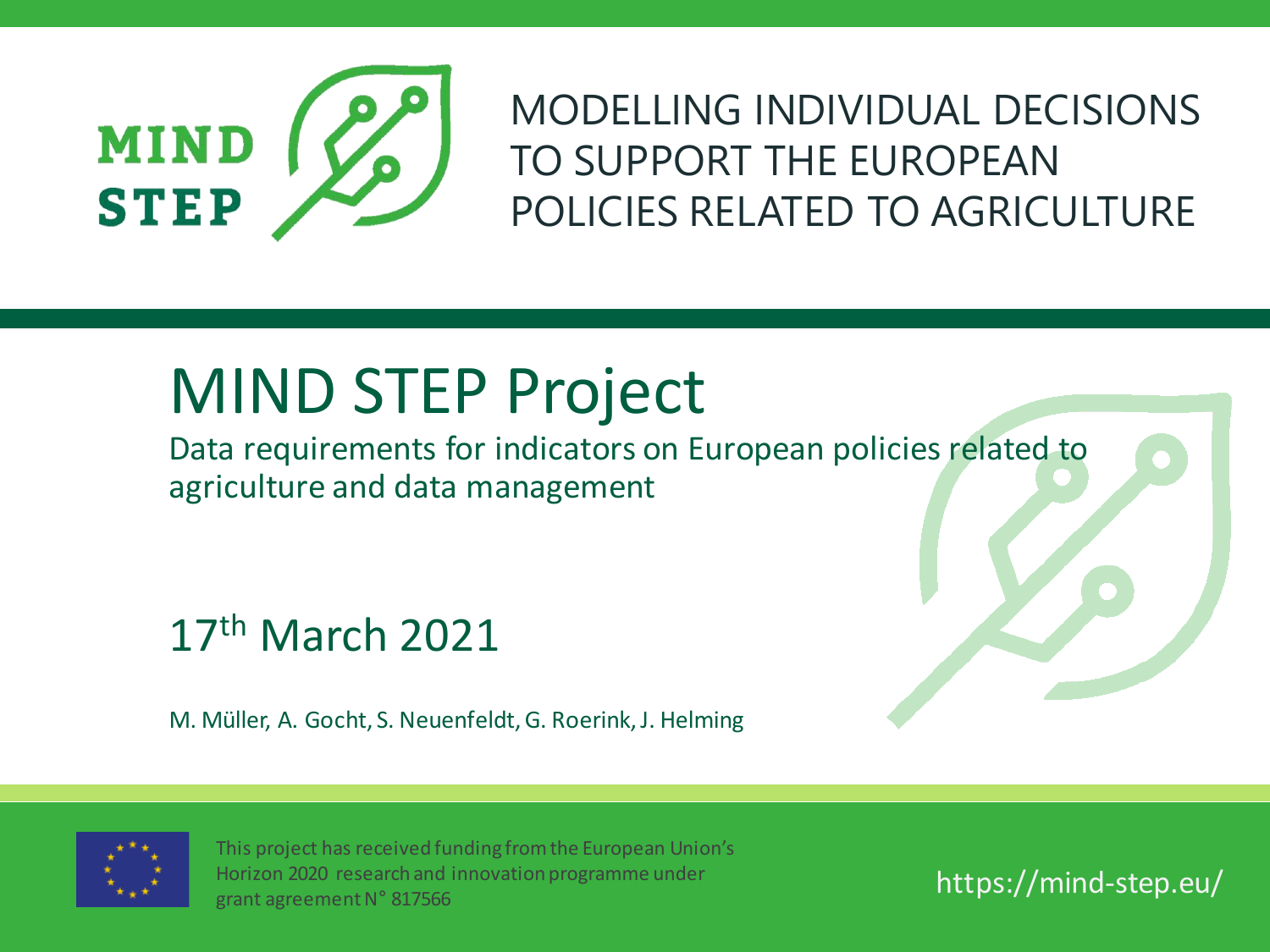

- to develop a highly modular and customisable suite of **Individual Decision Making (IDM) models** focussing on **behaviour of individual agents** in the agricultural sector to better analyse impacts of policies
- to **develop linkages** between new IDM models and current models used at the European Commission to improve the consistency and to broaden the scope of the analysis of policies
- to develop an **integrated data framework** to support analysis and monitoring of policies related to agriculture
- Improve the **empirical grounding** and **behavioural foundations** (profit maximisation) in current IDM and more aggregated models
- to safeguard the governance and future exploitation of the **MIND STEP model toolbox**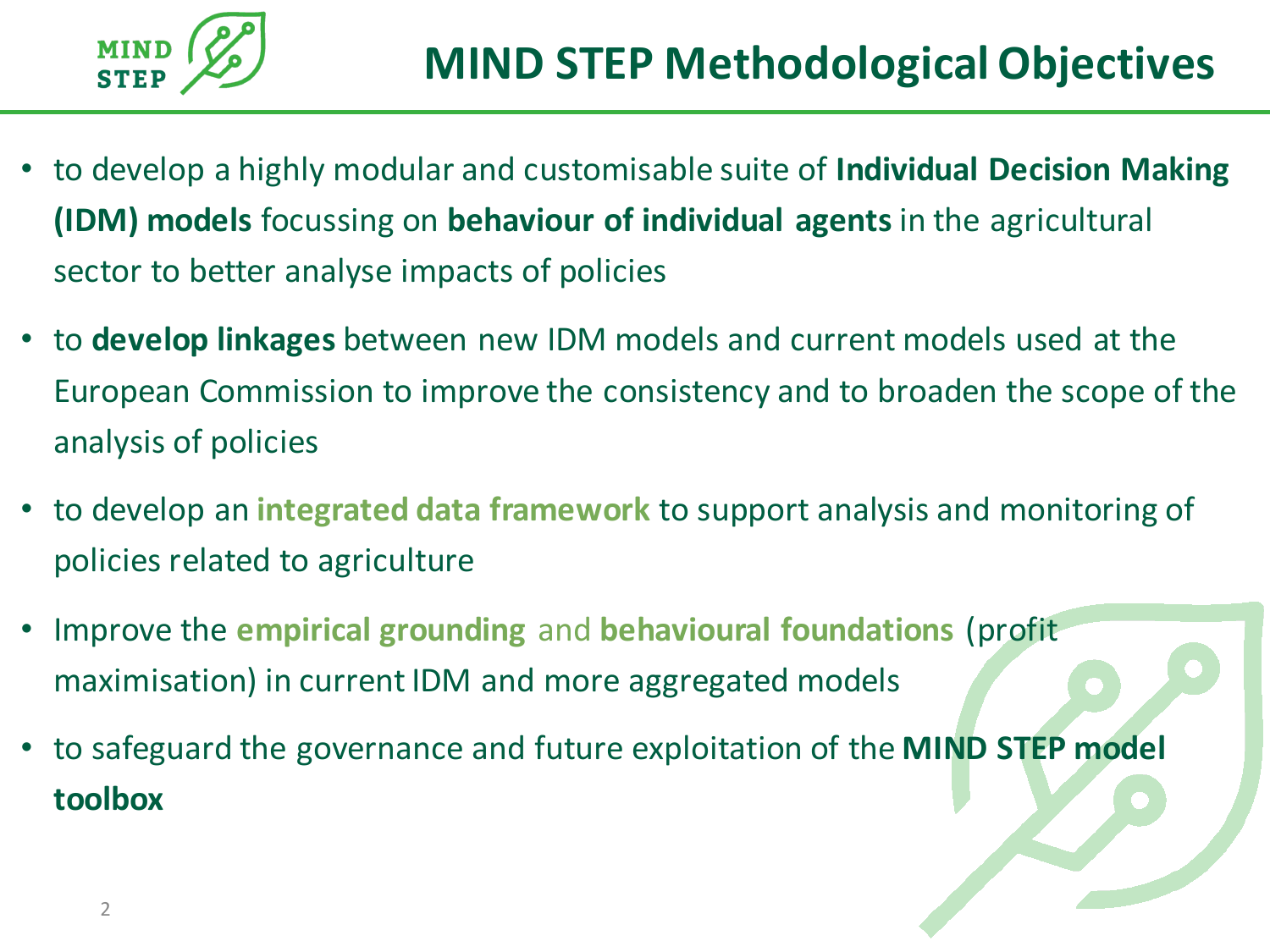

- Given the independent existence and continuous changes of databases, MIND STEP aims to design and setup database specific interfaces instead of building "one new big database"
- Bottom-up conceptual data framework that integrates IDM units at farm level, sectors and farming systems at various geographical scales
- It shall enable to:
	- monitor and calculate relevant CAP and SDG indicators:
		- Economic sustainability of farming
		- Provision of ecosystem service
		- ...
	- provide data and concepts for simulation models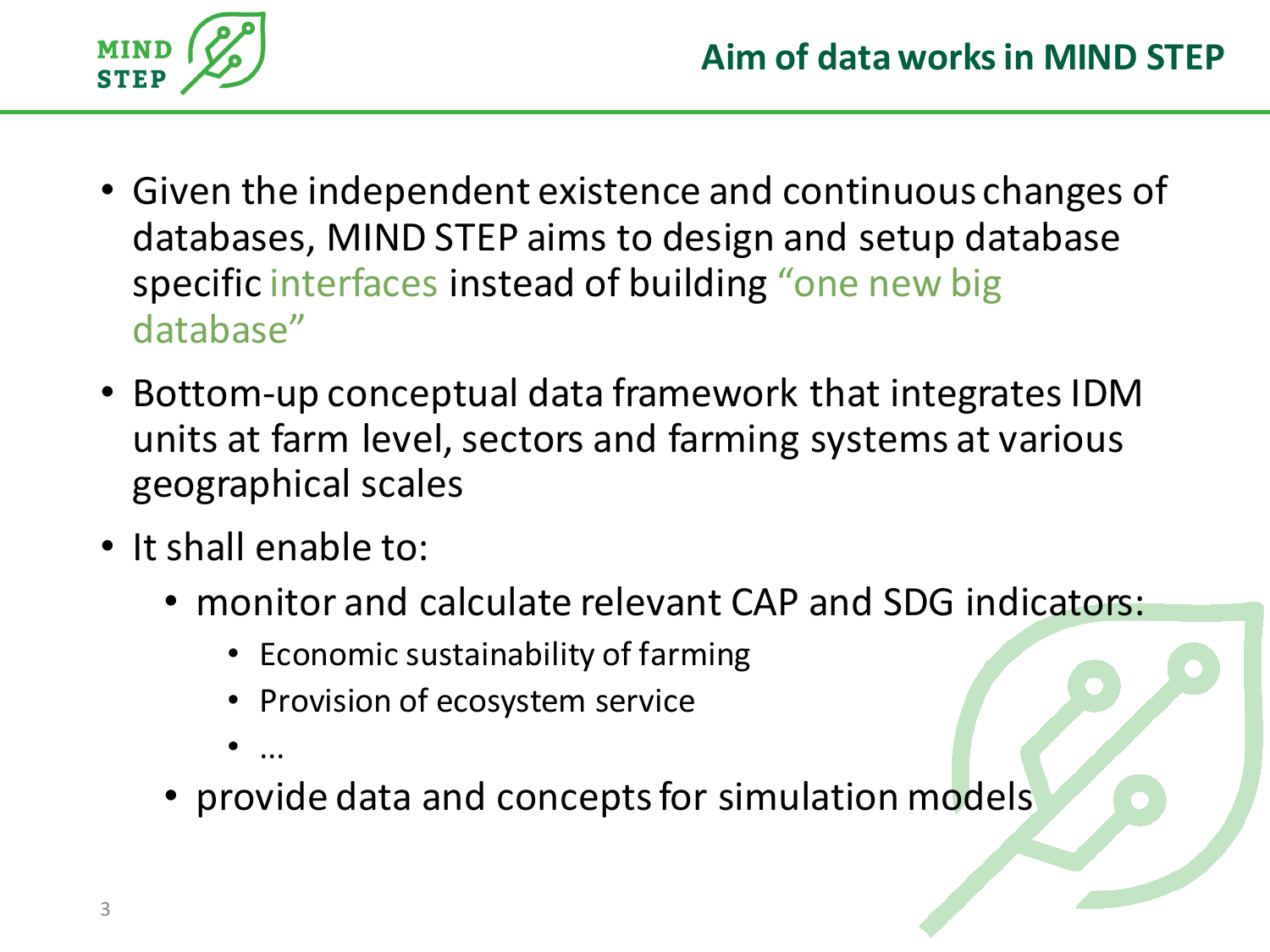

- Identify requirements to build a bottom-up conceptual data framework and develop a guide for building standardised data interfaces for the project
- Develop a common data processing plan to share the effort with parallel consortia (BESTMAP, AGRICORE)
- Select, develop and release interfaces to access economic, bio-physical and data of existing models (like GlOBIOM or MAGNET) using state of the art ICT approaches, like REST API, R package distributions, Web Map feature Service)
- Develop, apply methodologies to merge economic (full population and survey data) and biophysical data sets of high spatial and temporal resolution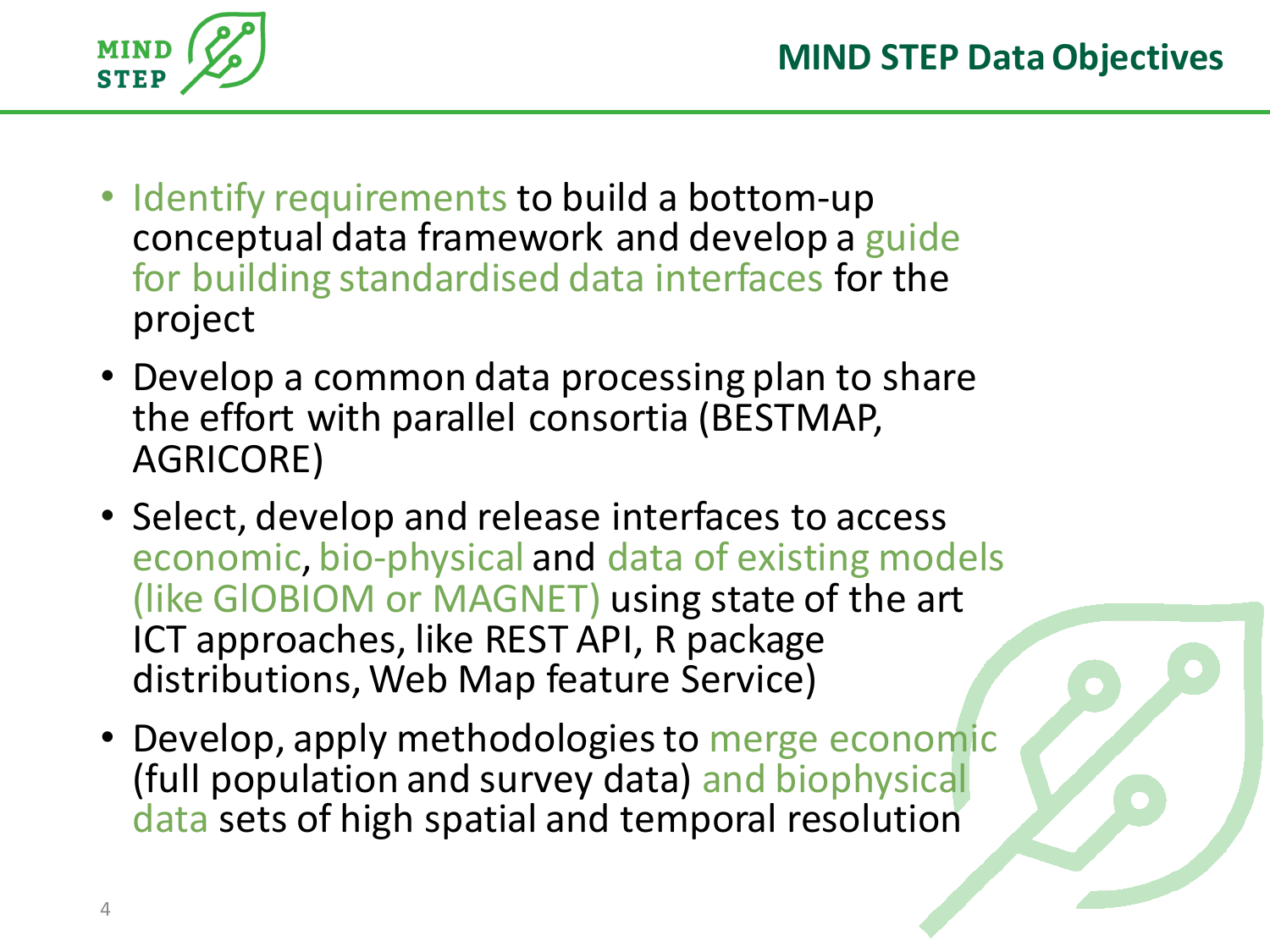Data Tasks



#### **Standardised Interfaces**for:

- Farm Economic Databases (FADN, National Farm Statistics)
	- Translation into a common data structure
	- Identification of data gaps
- Bio-physical databases/large scale data (AgroDataCube)
- Current large scale models (GLOBIOM, MAGNET)

Hardware solutions

- Data storage and processing capacities/Access to a computer cluster & software
- Version control systems and continuous integration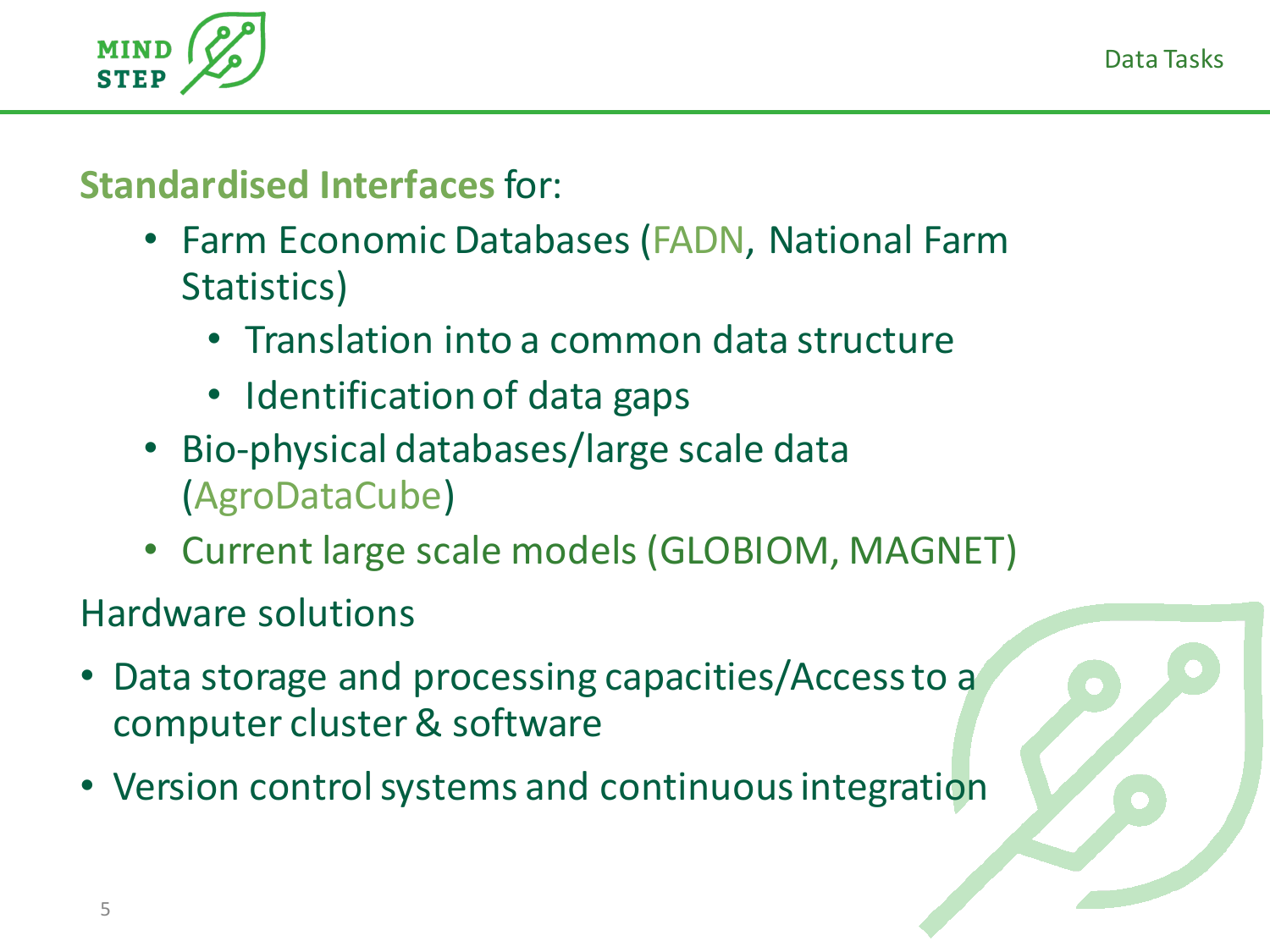

## Current activity: A guide/handbook to build an interface

- General definition and meaning of the interface (wrapper versus interface)
- Collect properties to be discussed for each interface (Accessibility, technical implementation, processors, dissemination)
- Propose technical solutions
- Each interface is described in the handbook
- Builds on experiences from previous projects like SEAMLESS and FADNTOOL (https://cordis.europa.eu/project/id/265616/r eporting)

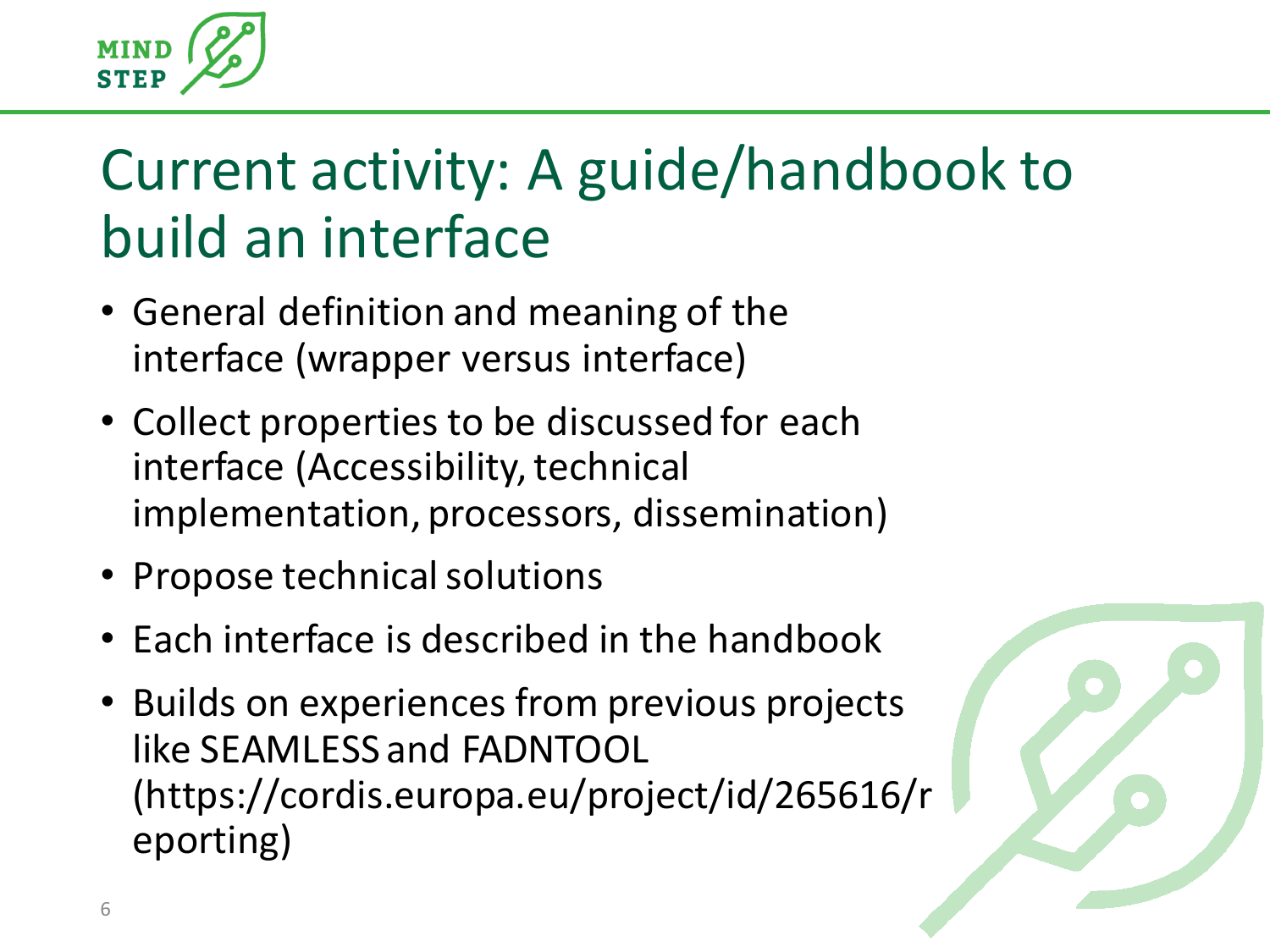fadnUtils



## Link to Farm Econ. Databases: fadnUtils (1)

an R package to handle FADN data

- Developed for preparing the IFM-CAP base-year with 2016 and later FADN data (due to significant change in variables from 2014+)
- Sets of functionalities offered
	- Importing and housekeeping FADN data
	- Working with 'raw' FADN data
	- Working with 'calculated' FADN data

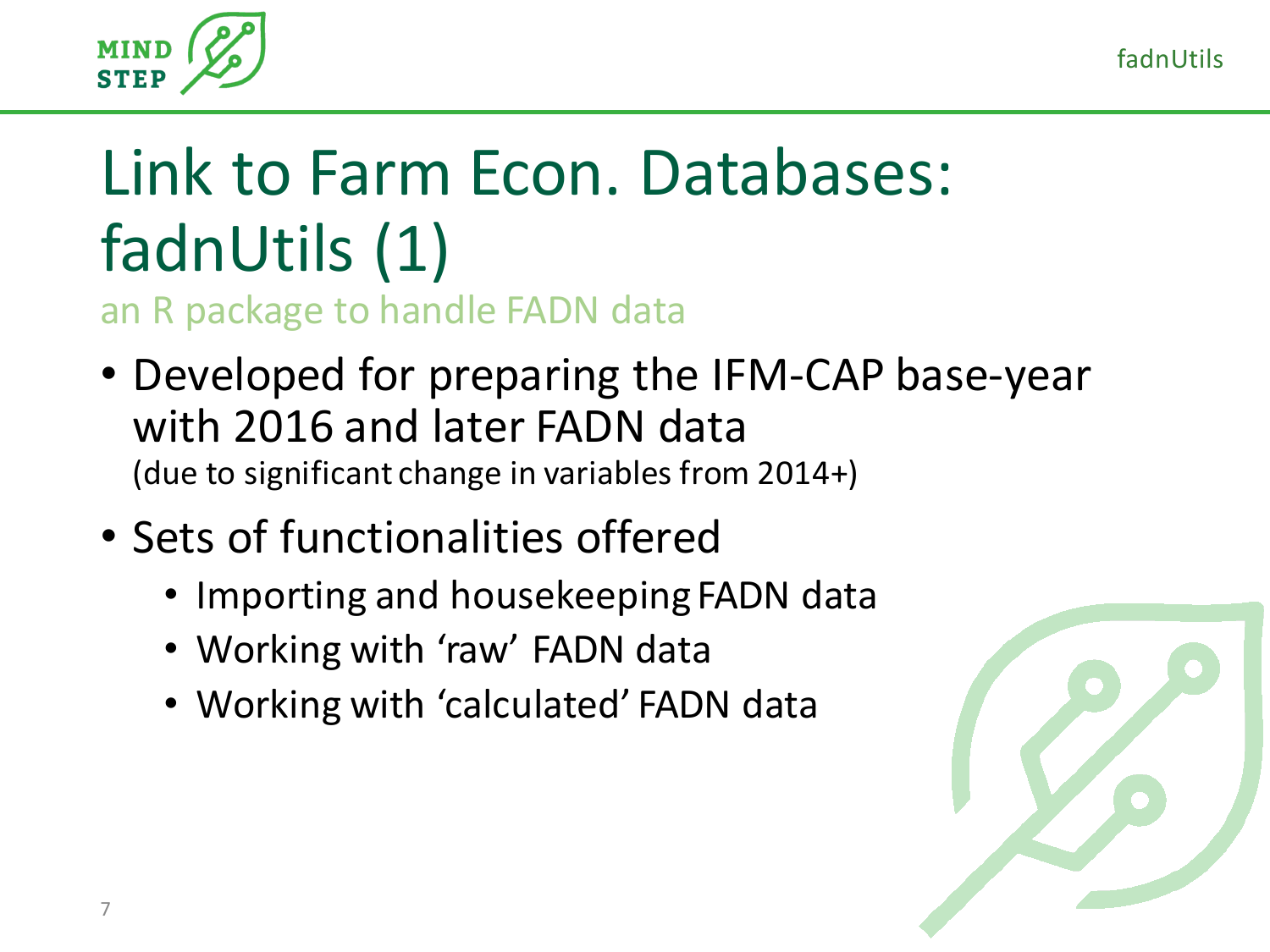



## fadnUtils (2) Importing and Housekeeping FADN data

#### DG AGRI csv files

| Denution ID Dance ID<br>Type<br>\$067<br>Donation<br>\$123<br>5000<br>\$355<br>Shirt<br>5367<br>Donation<br>5121<br>3%rt<br>5112<br>Donation<br>5355<br>Donation<br>5389<br>Doration<br>5525<br>5311<br>5123<br>SWIT<br>\$165<br>Docation<br>5094<br><b>Donation</b><br>5054<br>Donation<br>5031<br>Shirt<br>5451<br>Donation<br>5112<br>5hrt<br>5002<br>Donation<br>3112<br>$356$ rt<br>20 Total May<br>None<br>Available fadn.raw.rds:<br>1:<br>2: | Method<br><b>Status</b><br>Dedit card<br>Completed.<br>Cedit card<br>Altardoned<br>Paypal<br>:Completed<br>Cash<br>Completed<br>Paypal<br>Faird<br>Credit card<br>Completed<br>Chedit card<br>Completed<br>Peypel<br>Completed<br><b>Credit card</b><br>Failed.<br>:Cash<br>Completed<br>Paypat<br>Mandoned<br>:Completed<br>Paypat<br>Chedit card<br>Completed<br>Credit card<br>Completed<br>Completed<br>Cath<br>Chedit card<br>Abandoned<br>Paypal<br>Faiet<br>Deditional<br>Completed<br>> show.data.dir.contents()<br>------------------------------------<br>Available raw_str_map:<br>------------------------ | Amount<br>Dete<br>\$100.00<br>02.05<br>03.05<br>\$25.00<br>00.05<br>525.00<br>07.05<br>\$\$0.00<br>07.05<br>\$25.00<br>\$75.00<br>12.05<br>\$100,00<br>12.05<br>\$60.00<br>13.05<br>15.06<br>525.00<br>57.05<br>\$25.00<br>17.05<br>\$35.00<br>\$75.00<br>21.05<br>22.05<br>\$50.00<br>\$25.00<br>24.05<br>\$100,00<br>24.05<br>\$25.00<br>27.05<br>27.05<br>\$50.00<br>\$25.00<br>35.05<br>\$895,00 | fadnUtils::import<br>{ 'description': 'Phase-0 of IFM-CAP fadn module', 'created-by':'Dimitrios Kremmydas@IFM-CAP-team', 'created-at':'2020-04-21' } |                          | data.dir<br><b>Database directory</b><br><b>FADN</b> data is<br>stored in<br>R-compatible<br>format | ::create.data.dir<br>set.data.dir |
|------------------------------------------------------------------------------------------------------------------------------------------------------------------------------------------------------------------------------------------------------------------------------------------------------------------------------------------------------------------------------------------------------------------------------------------------------|------------------------------------------------------------------------------------------------------------------------------------------------------------------------------------------------------------------------------------------------------------------------------------------------------------------------------------------------------------------------------------------------------------------------------------------------------------------------------------------------------------------------------------------------------------------------------------------------------------------------|------------------------------------------------------------------------------------------------------------------------------------------------------------------------------------------------------------------------------------------------------------------------------------------------------------------------------------------------------------------------------------------------------|------------------------------------------------------------------------------------------------------------------------------------------------------|--------------------------|-----------------------------------------------------------------------------------------------------|-----------------------------------|
|                                                                                                                                                                                                                                                                                                                                                                                                                                                      |                                                                                                                                                                                                                                                                                                                                                                                                                                                                                                                                                                                                                        |                                                                                                                                                                                                                                                                                                                                                                                                      |                                                                                                                                                      |                          |                                                                                                     |                                   |
|                                                                                                                                                                                                                                                                                                                                                                                                                                                      |                                                                                                                                                                                                                                                                                                                                                                                                                                                                                                                                                                                                                        |                                                                                                                                                                                                                                                                                                                                                                                                      |                                                                                                                                                      |                          |                                                                                                     |                                   |
|                                                                                                                                                                                                                                                                                                                                                                                                                                                      |                                                                                                                                                                                                                                                                                                                                                                                                                                                                                                                                                                                                                        |                                                                                                                                                                                                                                                                                                                                                                                                      |                                                                                                                                                      |                          |                                                                                                     |                                   |
|                                                                                                                                                                                                                                                                                                                                                                                                                                                      |                                                                                                                                                                                                                                                                                                                                                                                                                                                                                                                                                                                                                        |                                                                                                                                                                                                                                                                                                                                                                                                      |                                                                                                                                                      |                          |                                                                                                     |                                   |
|                                                                                                                                                                                                                                                                                                                                                                                                                                                      |                                                                                                                                                                                                                                                                                                                                                                                                                                                                                                                                                                                                                        |                                                                                                                                                                                                                                                                                                                                                                                                      |                                                                                                                                                      |                          |                                                                                                     |                                   |
|                                                                                                                                                                                                                                                                                                                                                                                                                                                      |                                                                                                                                                                                                                                                                                                                                                                                                                                                                                                                                                                                                                        |                                                                                                                                                                                                                                                                                                                                                                                                      |                                                                                                                                                      |                          |                                                                                                     |                                   |
|                                                                                                                                                                                                                                                                                                                                                                                                                                                      |                                                                                                                                                                                                                                                                                                                                                                                                                                                                                                                                                                                                                        |                                                                                                                                                                                                                                                                                                                                                                                                      |                                                                                                                                                      |                          |                                                                                                     |                                   |
|                                                                                                                                                                                                                                                                                                                                                                                                                                                      |                                                                                                                                                                                                                                                                                                                                                                                                                                                                                                                                                                                                                        |                                                                                                                                                                                                                                                                                                                                                                                                      |                                                                                                                                                      |                          |                                                                                                     |                                   |
|                                                                                                                                                                                                                                                                                                                                                                                                                                                      |                                                                                                                                                                                                                                                                                                                                                                                                                                                                                                                                                                                                                        |                                                                                                                                                                                                                                                                                                                                                                                                      |                                                                                                                                                      |                          |                                                                                                     |                                   |
|                                                                                                                                                                                                                                                                                                                                                                                                                                                      |                                                                                                                                                                                                                                                                                                                                                                                                                                                                                                                                                                                                                        |                                                                                                                                                                                                                                                                                                                                                                                                      |                                                                                                                                                      |                          |                                                                                                     |                                   |
|                                                                                                                                                                                                                                                                                                                                                                                                                                                      |                                                                                                                                                                                                                                                                                                                                                                                                                                                                                                                                                                                                                        |                                                                                                                                                                                                                                                                                                                                                                                                      |                                                                                                                                                      |                          |                                                                                                     |                                   |
|                                                                                                                                                                                                                                                                                                                                                                                                                                                      |                                                                                                                                                                                                                                                                                                                                                                                                                                                                                                                                                                                                                        |                                                                                                                                                                                                                                                                                                                                                                                                      |                                                                                                                                                      |                          |                                                                                                     |                                   |
|                                                                                                                                                                                                                                                                                                                                                                                                                                                      |                                                                                                                                                                                                                                                                                                                                                                                                                                                                                                                                                                                                                        |                                                                                                                                                                                                                                                                                                                                                                                                      |                                                                                                                                                      |                          |                                                                                                     |                                   |
|                                                                                                                                                                                                                                                                                                                                                                                                                                                      |                                                                                                                                                                                                                                                                                                                                                                                                                                                                                                                                                                                                                        |                                                                                                                                                                                                                                                                                                                                                                                                      |                                                                                                                                                      |                          |                                                                                                     |                                   |
|                                                                                                                                                                                                                                                                                                                                                                                                                                                      |                                                                                                                                                                                                                                                                                                                                                                                                                                                                                                                                                                                                                        |                                                                                                                                                                                                                                                                                                                                                                                                      |                                                                                                                                                      |                          |                                                                                                     |                                   |
|                                                                                                                                                                                                                                                                                                                                                                                                                                                      |                                                                                                                                                                                                                                                                                                                                                                                                                                                                                                                                                                                                                        |                                                                                                                                                                                                                                                                                                                                                                                                      |                                                                                                                                                      |                          |                                                                                                     |                                   |
|                                                                                                                                                                                                                                                                                                                                                                                                                                                      |                                                                                                                                                                                                                                                                                                                                                                                                                                                                                                                                                                                                                        |                                                                                                                                                                                                                                                                                                                                                                                                      |                                                                                                                                                      |                          |                                                                                                     |                                   |
|                                                                                                                                                                                                                                                                                                                                                                                                                                                      |                                                                                                                                                                                                                                                                                                                                                                                                                                                                                                                                                                                                                        |                                                                                                                                                                                                                                                                                                                                                                                                      |                                                                                                                                                      |                          |                                                                                                     |                                   |
|                                                                                                                                                                                                                                                                                                                                                                                                                                                      |                                                                                                                                                                                                                                                                                                                                                                                                                                                                                                                                                                                                                        |                                                                                                                                                                                                                                                                                                                                                                                                      |                                                                                                                                                      |                          |                                                                                                     |                                   |
|                                                                                                                                                                                                                                                                                                                                                                                                                                                      |                                                                                                                                                                                                                                                                                                                                                                                                                                                                                                                                                                                                                        |                                                                                                                                                                                                                                                                                                                                                                                                      |                                                                                                                                                      |                          |                                                                                                     |                                   |
|                                                                                                                                                                                                                                                                                                                                                                                                                                                      |                                                                                                                                                                                                                                                                                                                                                                                                                                                                                                                                                                                                                        |                                                                                                                                                                                                                                                                                                                                                                                                      |                                                                                                                                                      |                          |                                                                                                     |                                   |
| -31<br>4:<br>5:<br>6:<br>71<br>8:<br>9:<br>10:<br>11:<br>12:<br>13:<br>14:<br>15:<br>16:<br>17:<br>18:<br>19:<br>20:<br>21:<br>22:<br>23:<br>24:<br>8                                                                                                                                                                                                                                                                                                | <b>BEL</b><br><b>BGR</b><br>CYP<br>CZE<br>DAN<br>DEU<br><b>ELL</b><br>ESP<br><b>FST</b><br>FR A<br><b>HRV</b><br><b>HUN</b><br><b>IRE</b><br><b>TTA</b><br><b>LTU</b><br>LUX<br><b>LVA</b><br><b>MLT</b><br><b>NED</b><br>OST<br>POL<br>POR<br><b>ROU</b><br><b>SUO</b>                                                                                                                                                                                                                                                                                                                                                | COUNTRY 2007 2008 2009 2010 2011 2012 2013 2014 2015 2016                                                                                                                                                                                                                                                                                                                                            |                                                                                                                                                      | ::show.data.dir.contents |                                                                                                     |                                   |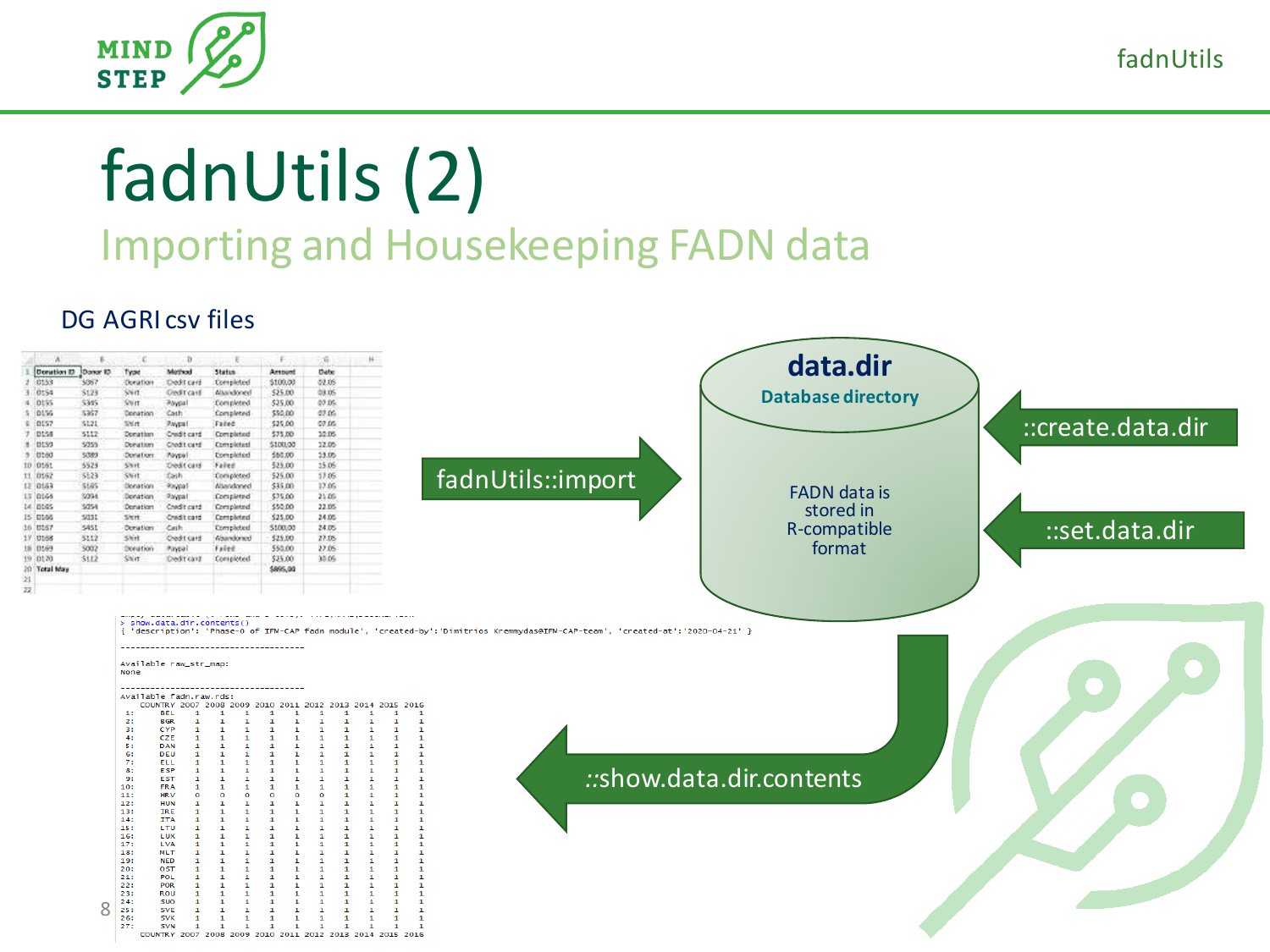



# fadnUtils (3)

Working with 'raw' FADN data ('raw'=original variables)

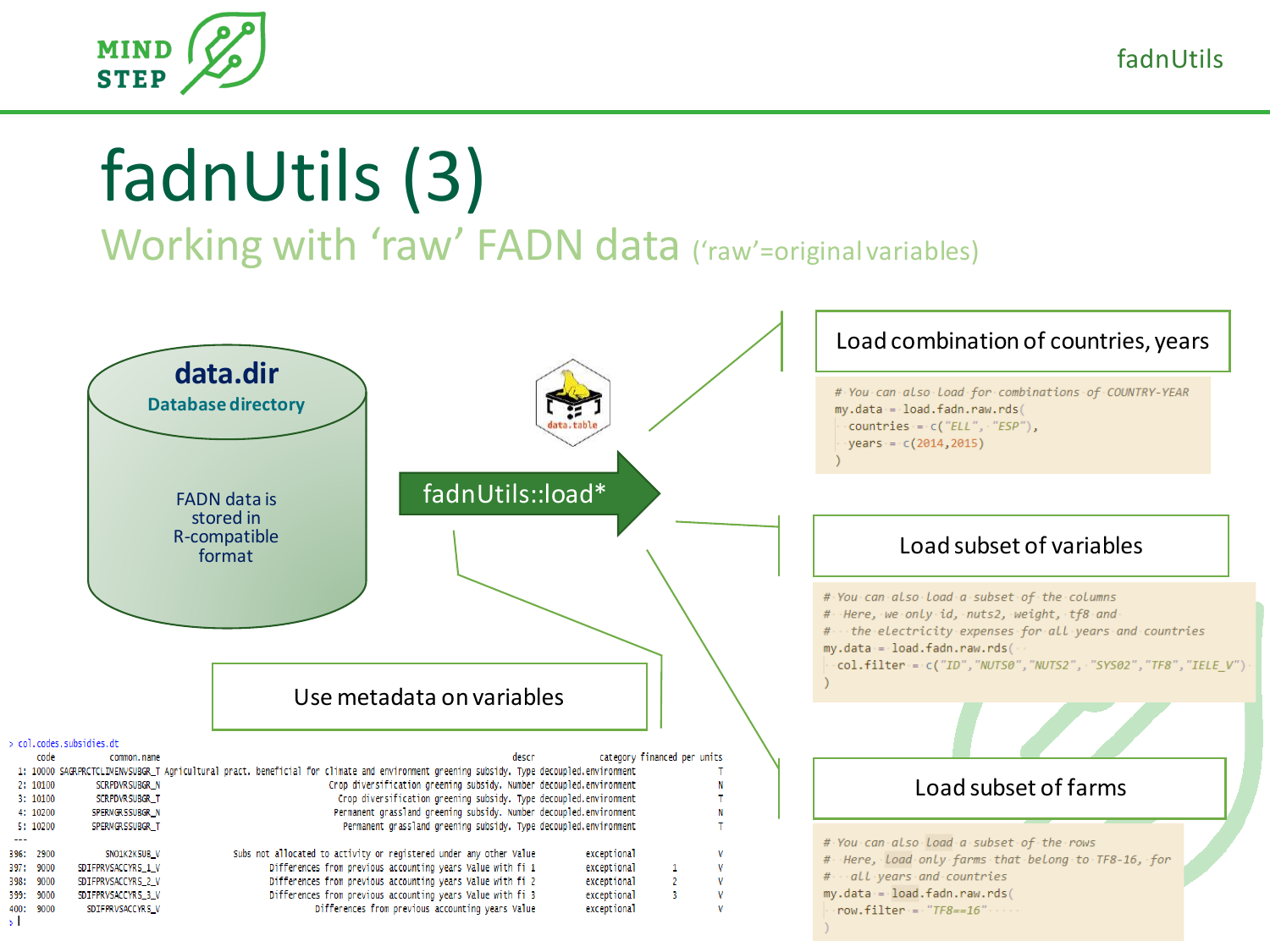

## FARMDYN: General description

- Farm level model, originally developed at the University of Bonn
- Flexible, modular template-based, bio-economic model to simulate farms with different branches, currently: dairy, arable, beef cattle, fattening pigs and sows;
- Maximising net-income over large number of years under constraints:
	- Financial-economic (costs, revenues, income, depreciation, investments, taxes, etc.)
	- Agronomical (e.g. feeding, crop rotation, plant nutrition and fertilisation)
	- Policy (EU CAP, environmental policies e.g. manure application)
	- Farm endowments (land, labour, financial assets (liquidity, credits), machinery and buildings)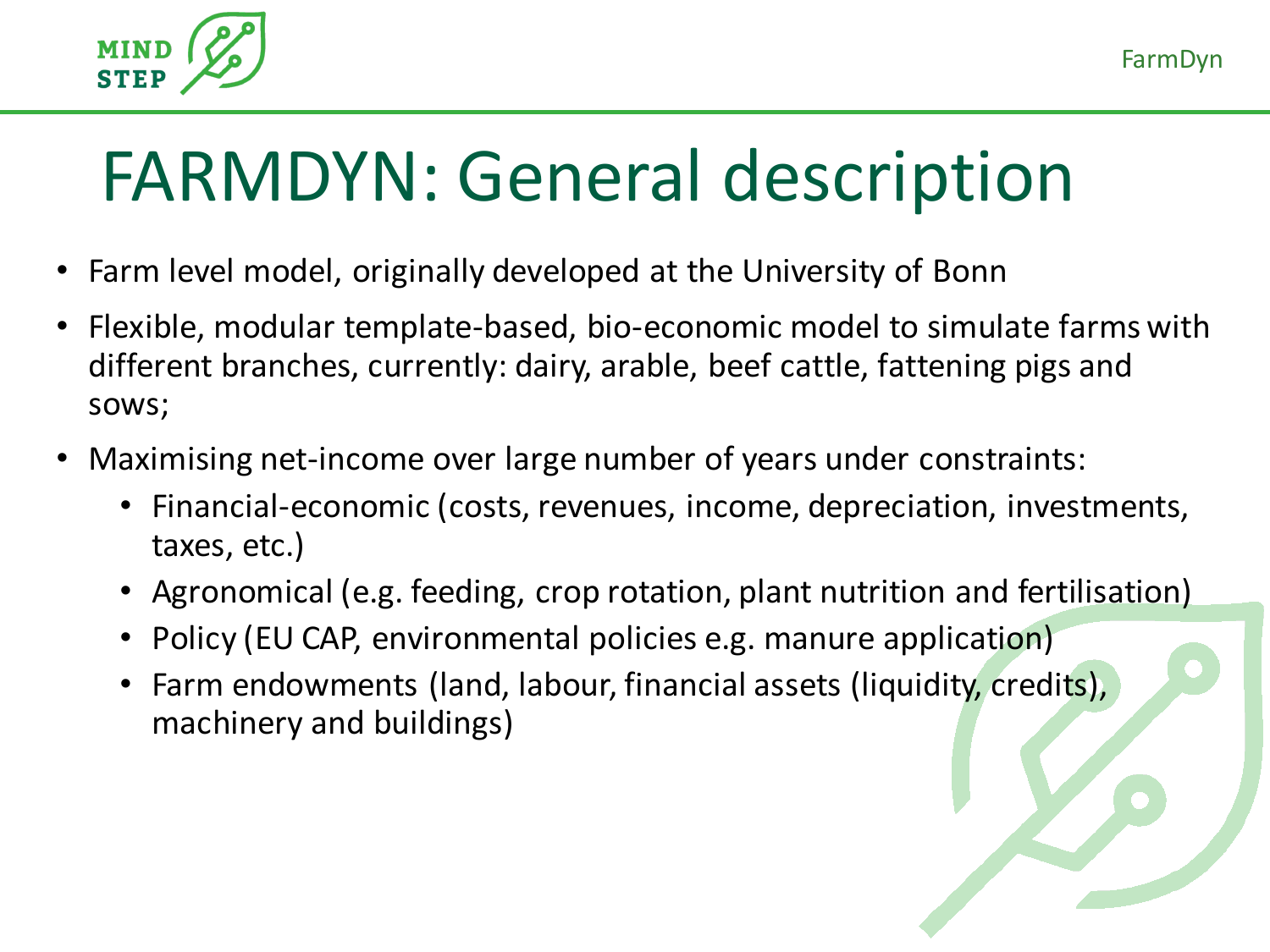

FarmDyn

## FARMDYN: Schematic



Remark: <u>expresents</u> mass transfers from one module to another

- represents monetary transfers
- represents environmental and related transfers.

Source: Britz et al., 2016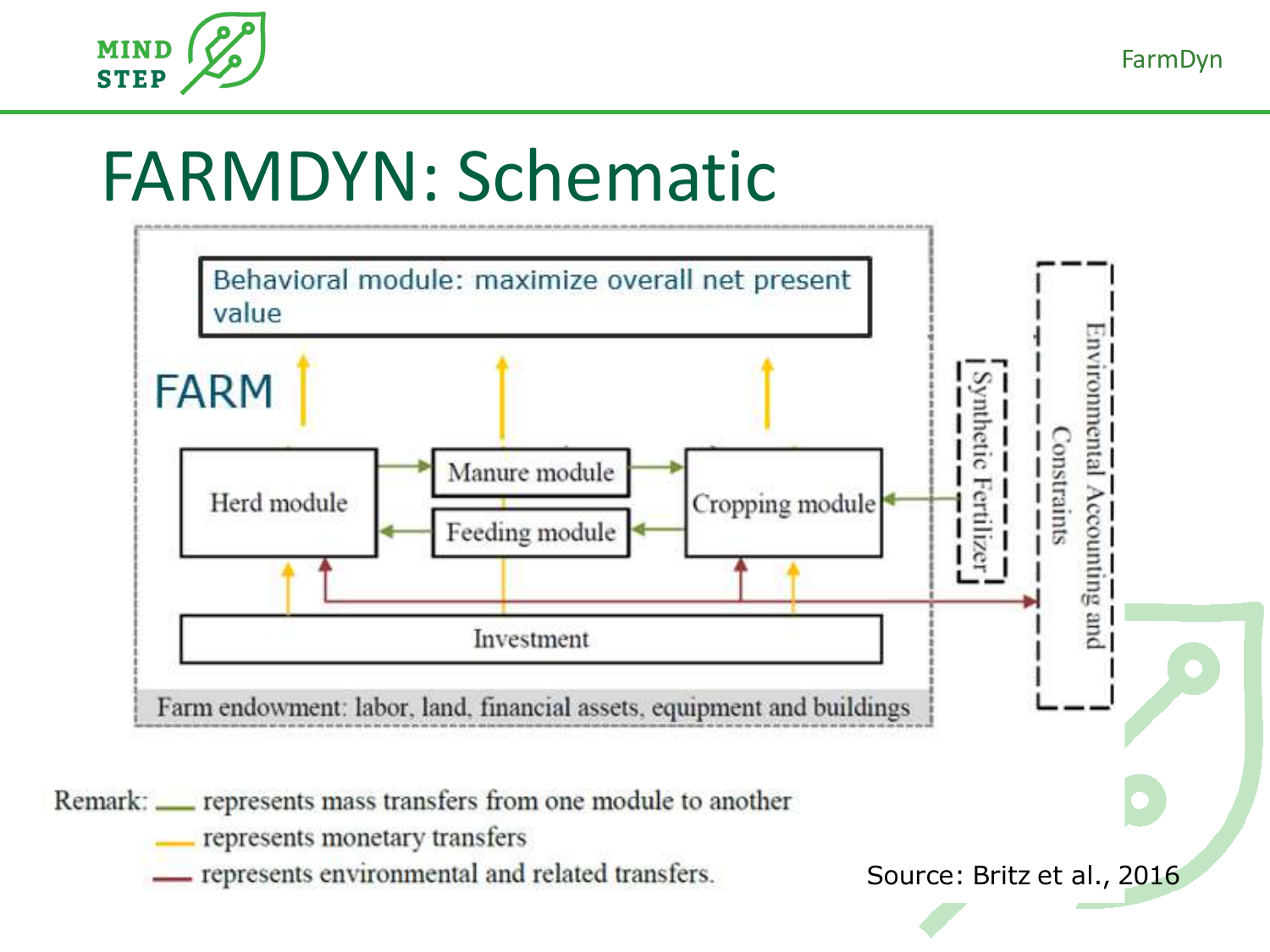

#### Structure for grassland data in FarmDyn

| Grasland, yield and yield distribution                                                                                                                                                                                                                                                                                         |           |            |            |            |             |            |             |     |                   |            |            |            |            |  |
|--------------------------------------------------------------------------------------------------------------------------------------------------------------------------------------------------------------------------------------------------------------------------------------------------------------------------------|-----------|------------|------------|------------|-------------|------------|-------------|-----|-------------------|------------|------------|------------|------------|--|
| gra1,gra2,gra3,gra4,gra5,gra6,gra7,gra8,gra9,gra10                                                                                                                                                                                                                                                                             |           |            |            |            |             |            |             |     |                   |            |            |            |            |  |
| grafi and a set of $\overline{a}$ and $\overline{a}$ are $\overline{a}$ and $\overline{a}$ and $\overline{a}$ and $\overline{a}$ and $\overline{a}$ and $\overline{a}$ and $\overline{a}$ and $\overline{a}$ and $\overline{a}$ and $\overline{a}$ and $\overline{a}$ and $\overline{a}$ and $\overline{a}$ and $\overline{a}$ |           |            |            |            |             |            |             |     | $\checkmark$      |            |            |            |            |  |
|                                                                                                                                                                                                                                                                                                                                | <b>DM</b> | <b>JAN</b> | <b>FEB</b> | <b>MAR</b> | <b>APR</b>  | <b>MAY</b> | <b>JUN</b>  | JUL | <b>AUG</b>        | <b>SEP</b> | <b>OCT</b> | <b>NOV</b> | <b>DEC</b> |  |
|                                                                                                                                                                                                                                                                                                                                |           |            |            |            |             |            |             |     |                   |            |            |            |            |  |
| yield                                                                                                                                                                                                                                                                                                                          | 10.00     |            |            |            |             |            |             |     |                   |            |            |            |            |  |
| earlyGraz                                                                                                                                                                                                                                                                                                                      |           |            |            |            | 10.00 15.00 |            |             |     |                   |            |            |            |            |  |
| middleGraz                                                                                                                                                                                                                                                                                                                     |           |            |            |            |             |            | 20.00 20.00 |     |                   |            |            |            |            |  |
| <b>lateGraz</b>                                                                                                                                                                                                                                                                                                                |           |            |            |            |             |            |             |     | 15.00 10.00 10.00 |            |            |            |            |  |
| earlyGrasSil                                                                                                                                                                                                                                                                                                                   |           |            |            |            |             |            |             |     |                   |            |            |            |            |  |
| middleGras Sil                                                                                                                                                                                                                                                                                                                 |           |            |            |            |             |            |             |     |                   |            |            |            |            |  |
| lateGras Sil                                                                                                                                                                                                                                                                                                                   |           |            |            |            |             |            |             |     |                   |            |            |            |            |  |
| hay                                                                                                                                                                                                                                                                                                                            |           |            |            |            |             |            |             |     |                   |            |            |            |            |  |
|                                                                                                                                                                                                                                                                                                                                |           |            |            |            |             |            |             |     |                   |            |            |            |            |  |

- Grasslands yields by production system and seasonality generally not available from FADN and national farm statistics
- Solution: populate FarmDyn grassland tables using satellite images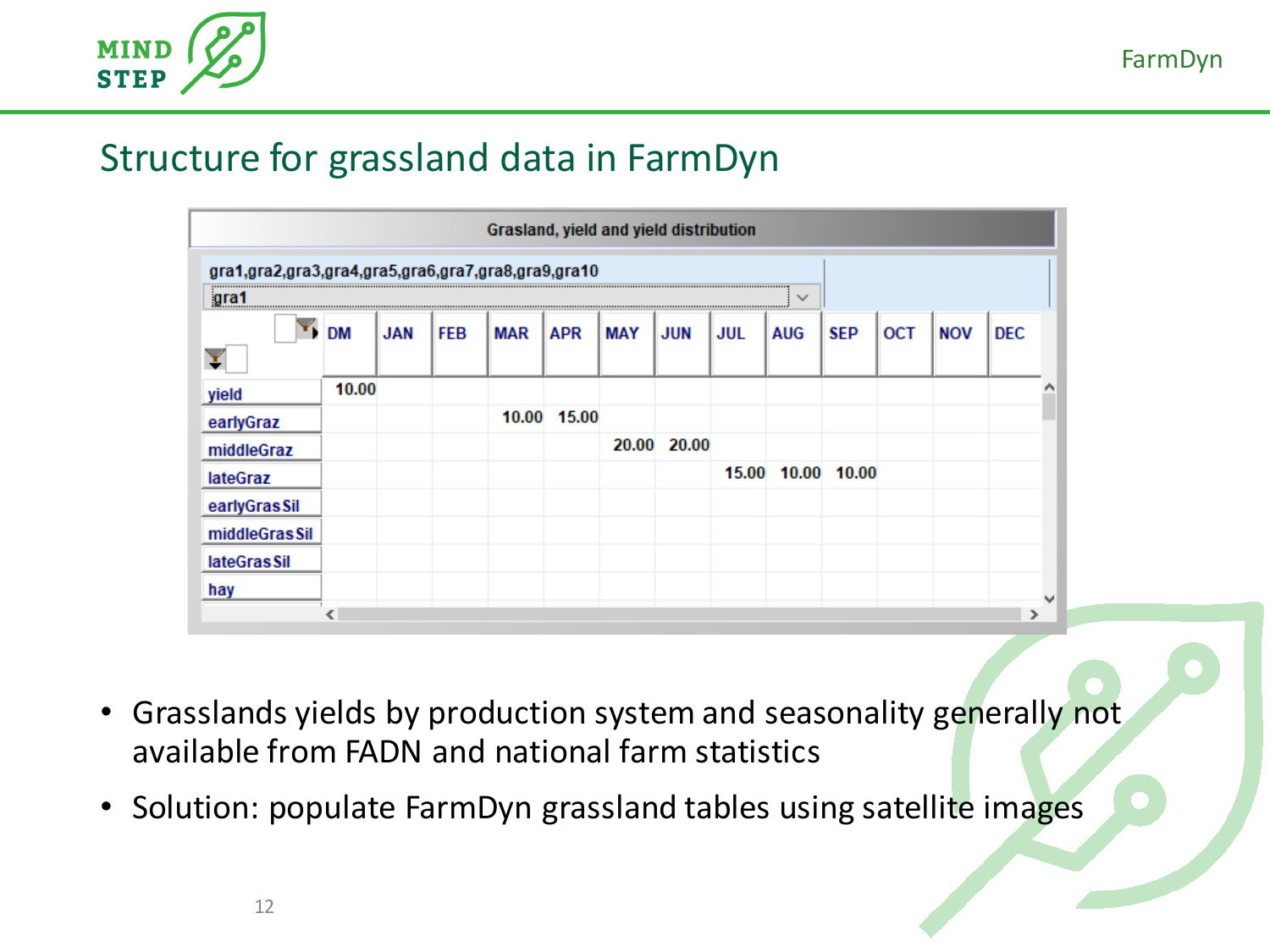

AgrodataCube: Summary

- Big Open Data collection for Agri-Food Applications (Janssen et al 2018)
- Provides a large collection of both open data and derived data for use in agri-food applications
- Open data has been collected from, among others, the Dutch government, Rijkswaterstaat, KNMI and Wageningen University and Research.
- Aims at building on common agri-semantic standards and stimulates the use of open-source data and to exchange open knowledge across the agri-food chain.

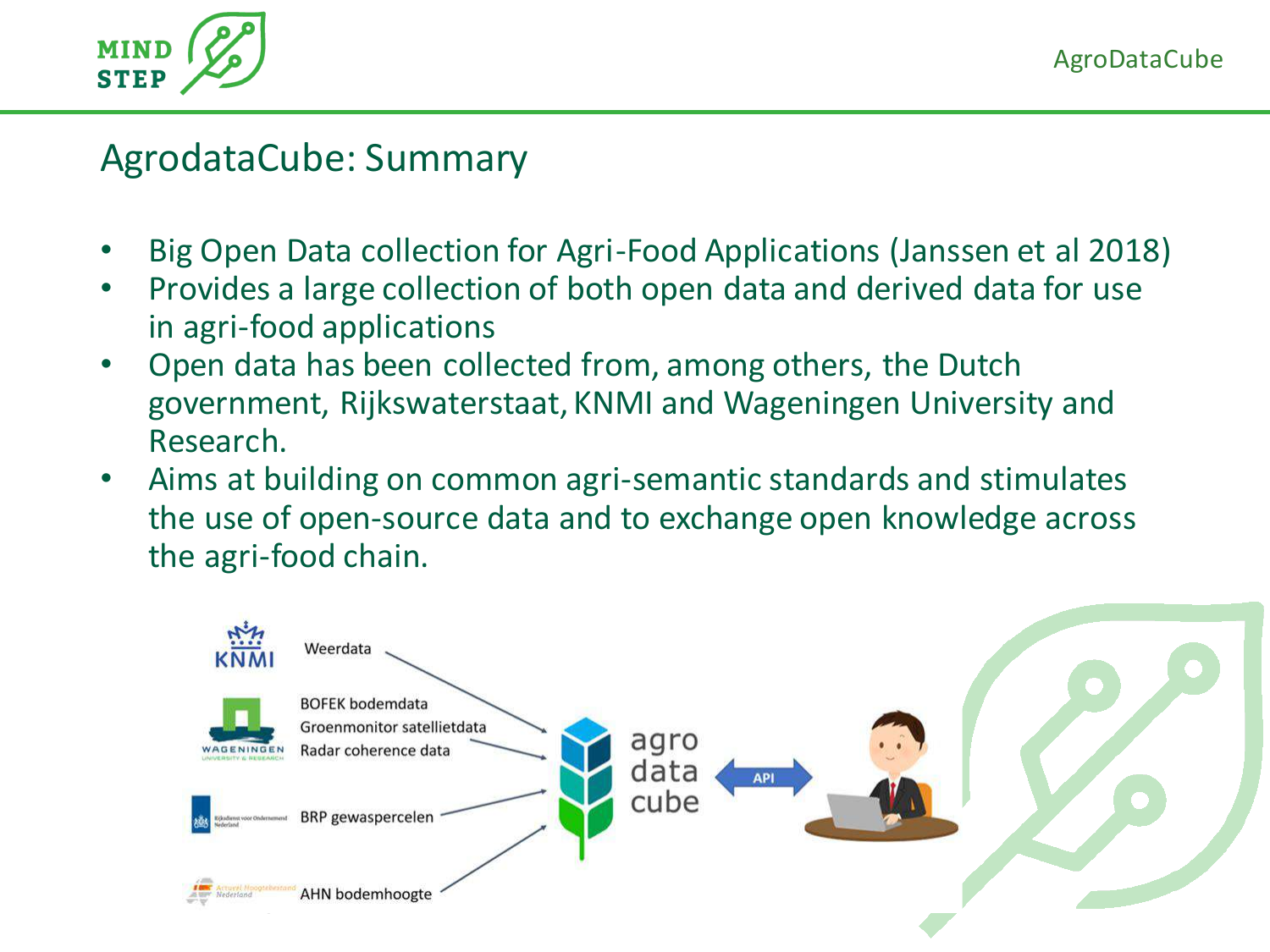

#### LBT: Census of Dutch farms

BIN (National FADN) is subset of LBT



#### • Groenmonitor.nl



Sources: LBT and AgroDataCube (groenmonitor)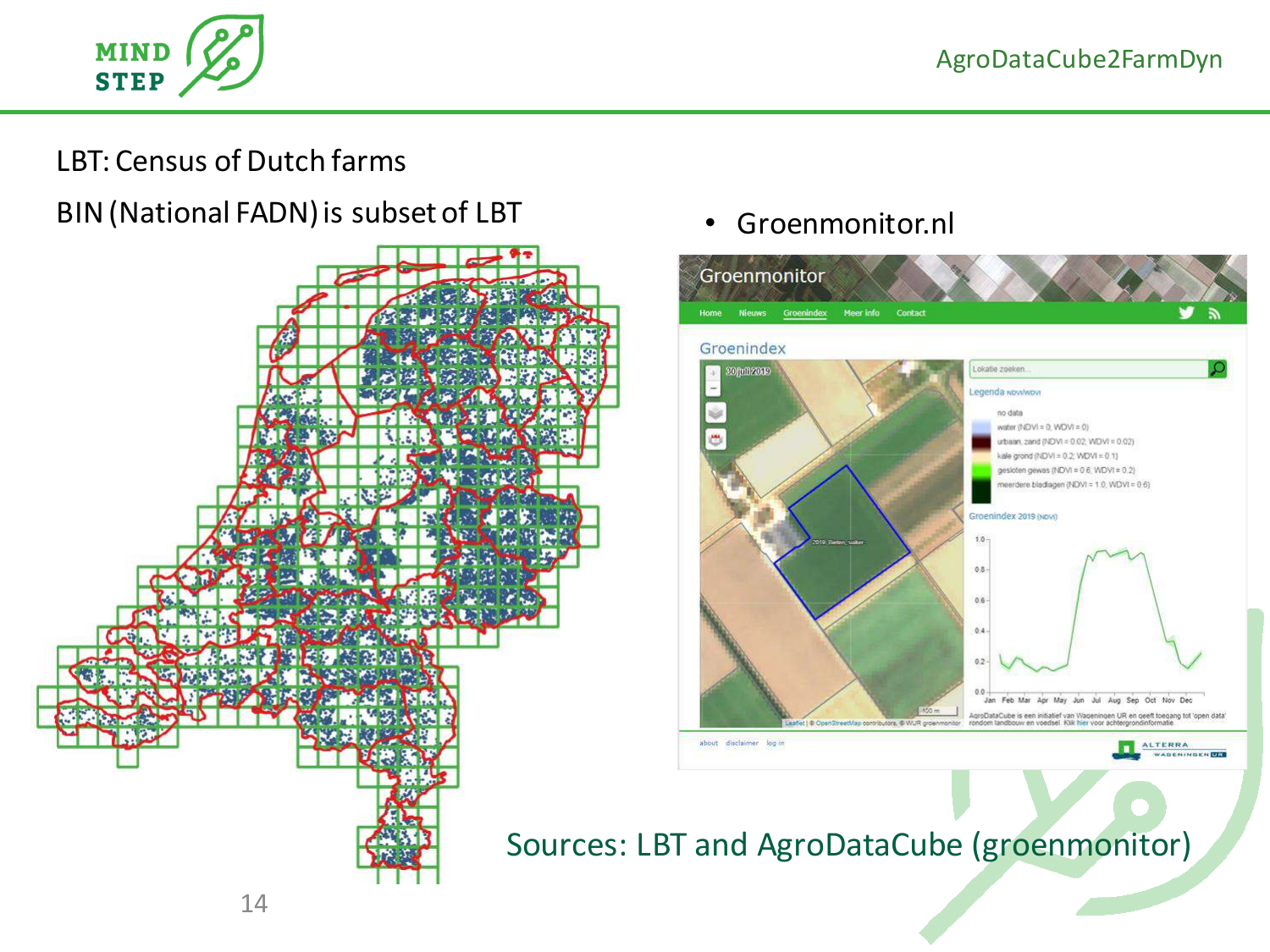

#### Consistency checks and data extraction

#### Example: Mowing events



#### Example: Grassland area from BIN and AgroDataCube(BIN slightly higher)

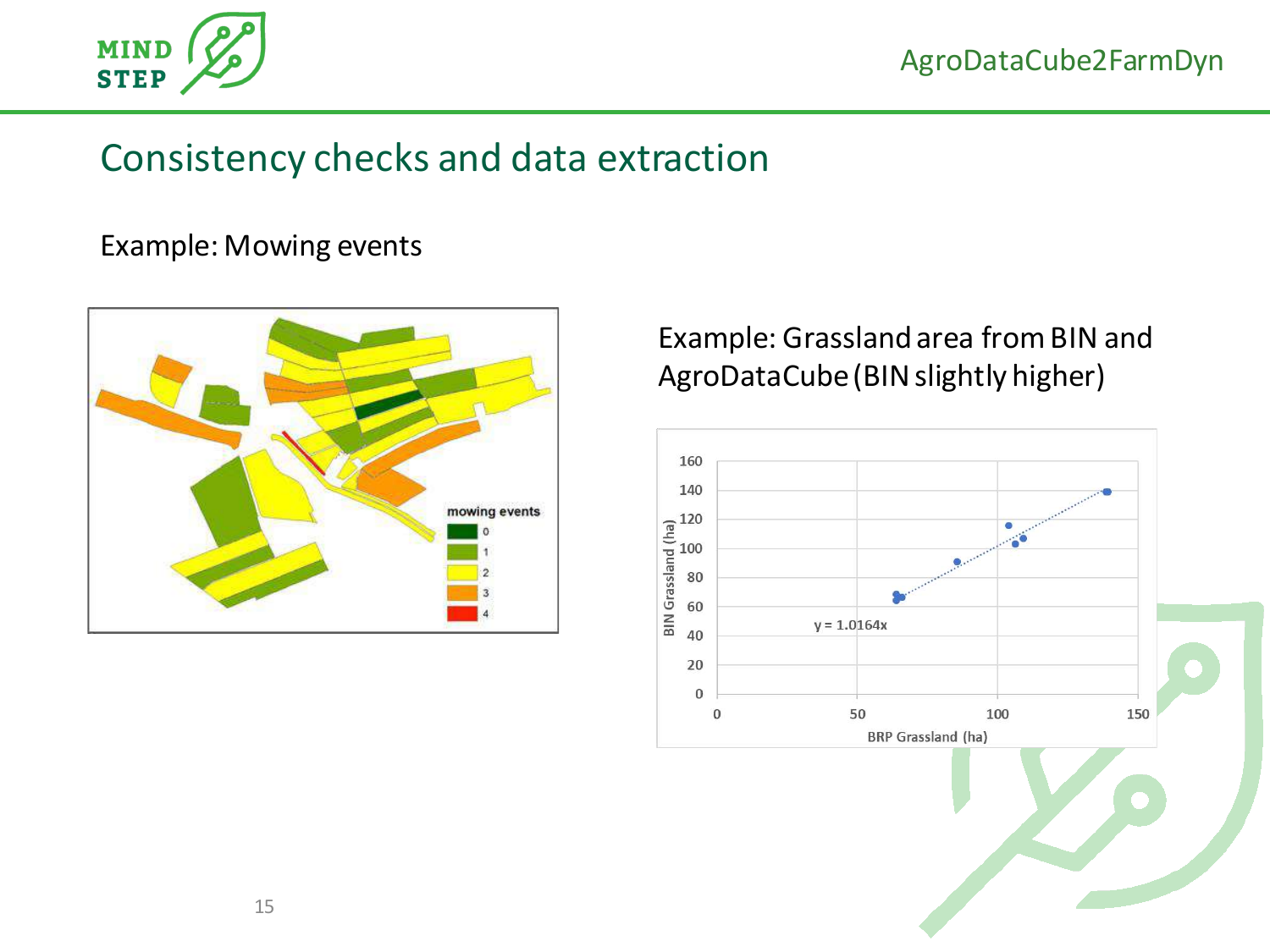

### Ongoing activities

- Identify best way to populate FarmDyn tables (mean DM yield aligned with BIN, nutrient content aligned with literature)
- Compare FarmDyn grassland management results against observations and expert opinion
- Contribute to handbook on data linkages
- Identify more use cases for FarmDyn-AgroDataCube interactions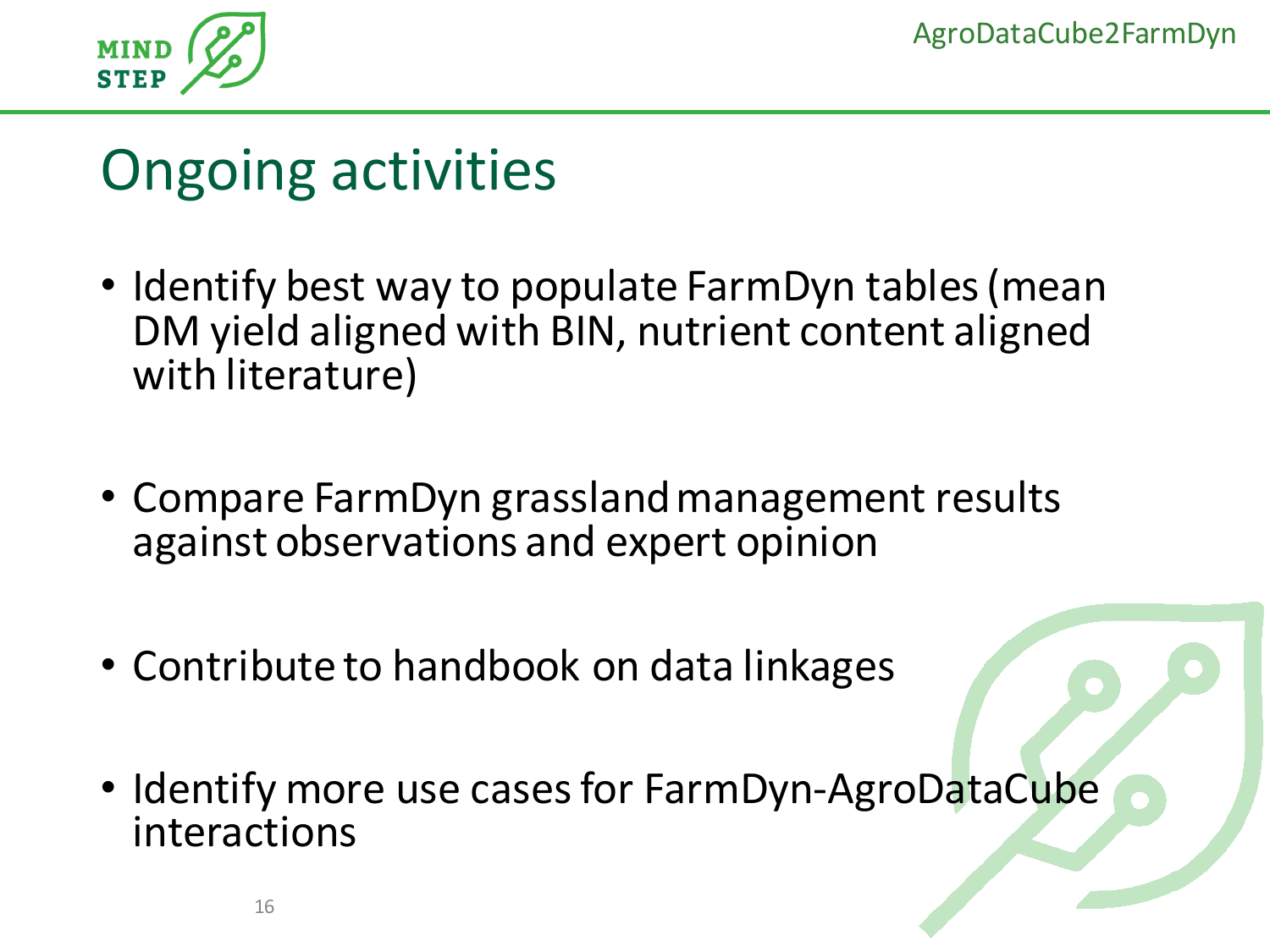

## Transferability to other EU Member States

- Data protection: Parcel-level data, linked to individual farms, are available for NL, but not in all EU member states.
- Satellite images are generally available, but have to be associated with individual farm or spatial groupings
- Publication/exchange of data and results highly restricted to avoid re-identification of farm units.
	- E.g. minimum number of individuals in published units
- This applies also to impact assessment and related indicators!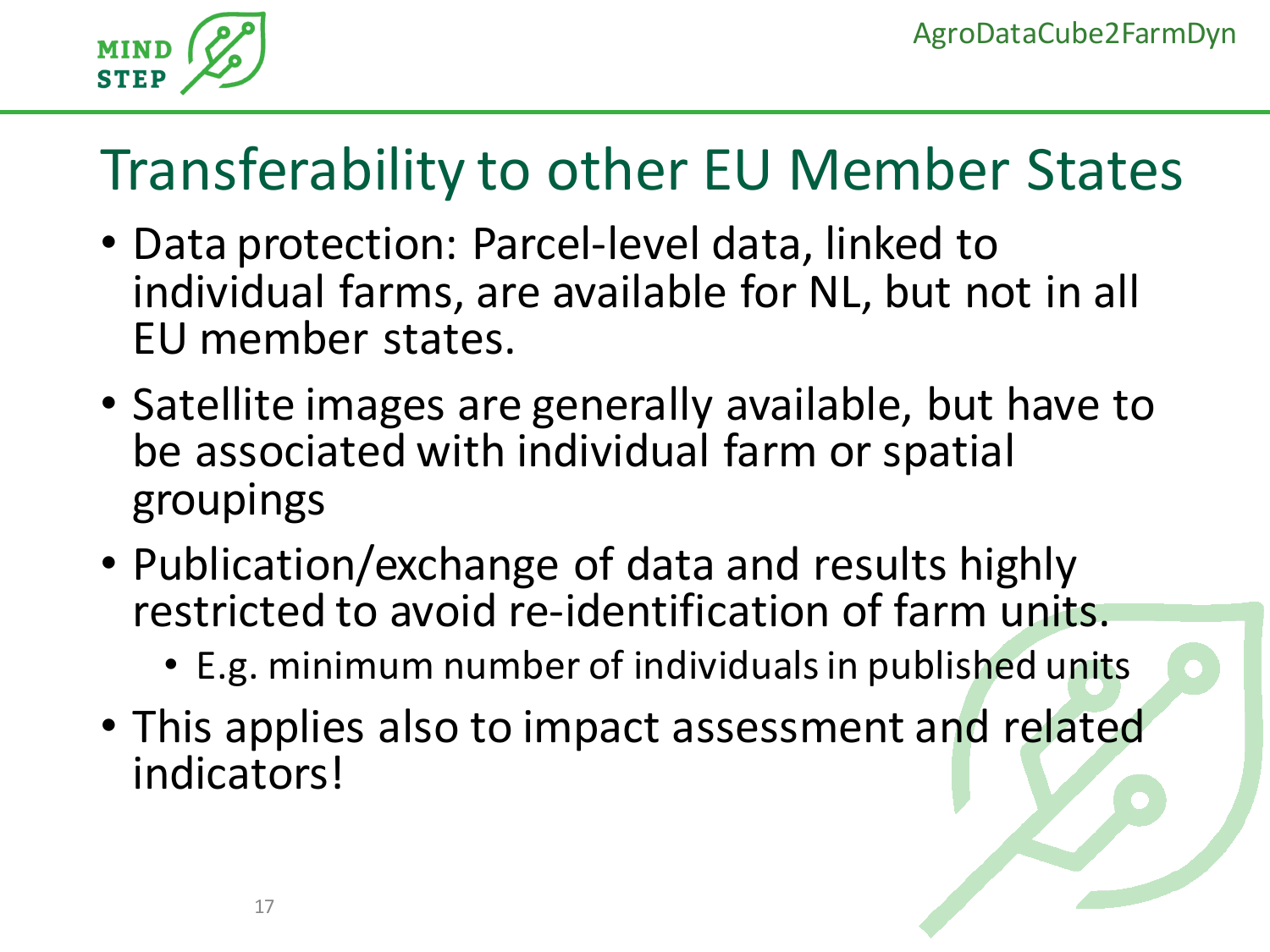

## Probabilistic linking economic statistics (farms) & biophysical data

- Problem
	- Farm-level statistics available at regional level
	- Covering large range of bio-physical conditions
	- High uncertainty for many processes
- Solution
	- Estimating *probability* for each farm in database to be located at a certain *geographic location* with known *environmental characteristics*
		- *Geographic location*: map of spatial units as clusters of 1 km x 1 km grid cells (INSPIRE grid)
		- *Environmental characteristics*: meteorological conditions, soil data, slope, altitude as representative for each spatial unit